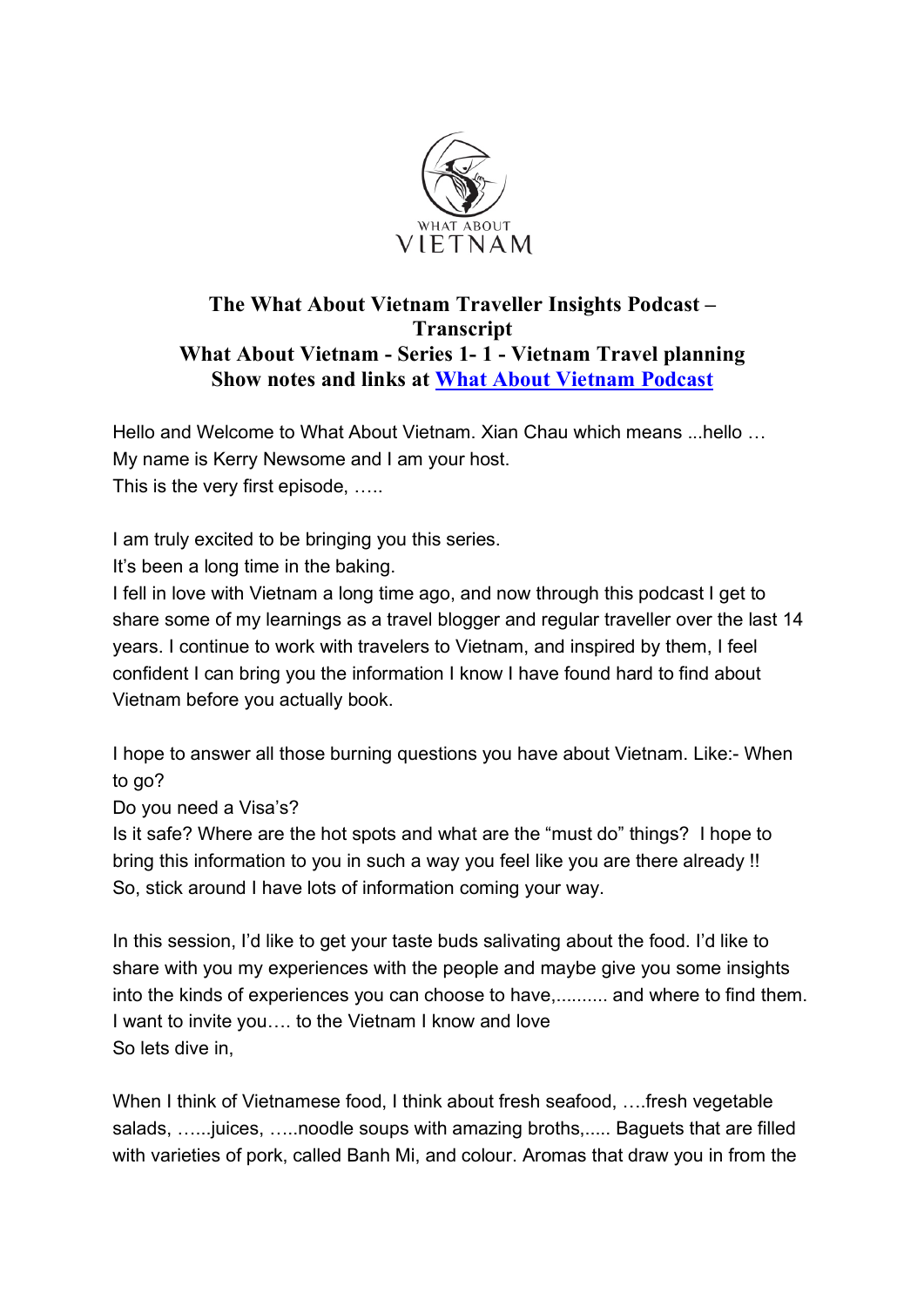street.But to silo Vietamese food into one strand of flavours marked as traditional,...... you would be missing out on the fusion of Asian flavours it offers.

To get the full frontal of the basics at a street level, I urge new travellers to do a street food tour in one,... or all of the main cities.

I have always believed that you never know a country…. or its people until you immerse yourself in its food. So, if your palette and digestive system allows, try and be open to exploration. Check out local markets, and while the smells and views of food vagrantly sitting out on benches may be overwhelming at first, ...Put your "when in Rome, do as the Roman do hat" and try some of the traditional dishes at least. A little tip here, so your tummy doesn't know what hit it with the flavours about to come its way, I strongly suggest maybe starting a probiotic, a week before you leave, and bringing with you some anti diareahea medication. The food, while fresh is grown in different soils to possibly our country of origins and often this can bring about a digestive upset for the first few days as it settles down. So precautionary only as not a biggy. Those who cannot eat peanuts, or chilli, may want to ask a lot more questions about the way it was cooked. I hate to bring this up now, but I'd be remiss if I didnt mention as I have seen to many cases, including my own, in a bit of shock when the rumbling starts….Okay enough of that, lets get stuck into those 5 delicious dishes that Vietnam is world renowned for:-

Five main foods Vietnam is known for:-

No 1 - Banh Mi -

No 2 - Pho - explain

No 3 - Banx Xeo pancake -

No 4 - Cau Lau -

No 5 - Ban cha - Bun Cha is a traditional Vietnamese pork dish that's a speciality of Hanoi. Seasoned pork patties (I call them squished meatballs) and caramelised pork belly slices are served in a broth alongside rice noodles, fresh vegetables and herbs.

And try if you can….. try not to get caught up in all the taunts about eating strange animals as it is NOT common practice, and in fact I have not gone down those streets so I can't even tell you exactly where they cook dog, which does occur in the north, or pigeon, rat, or snake. So as Im not an authority after 14 years of travelling to Vietnam, I'll leave it there.

I will tell you that there is definitely a difference in flavours and cooking between the North and the south. Even their spring rolls are different.

And distinct to some regions will be dishes like White rose dumplings - famous in Hoi An, as is Cau Lau. Crazy as it sounds it is hard to find Cau Lau out of Hoi An. Despite its simplicity of being a noodle dish with crunchy pork crackling bits, and a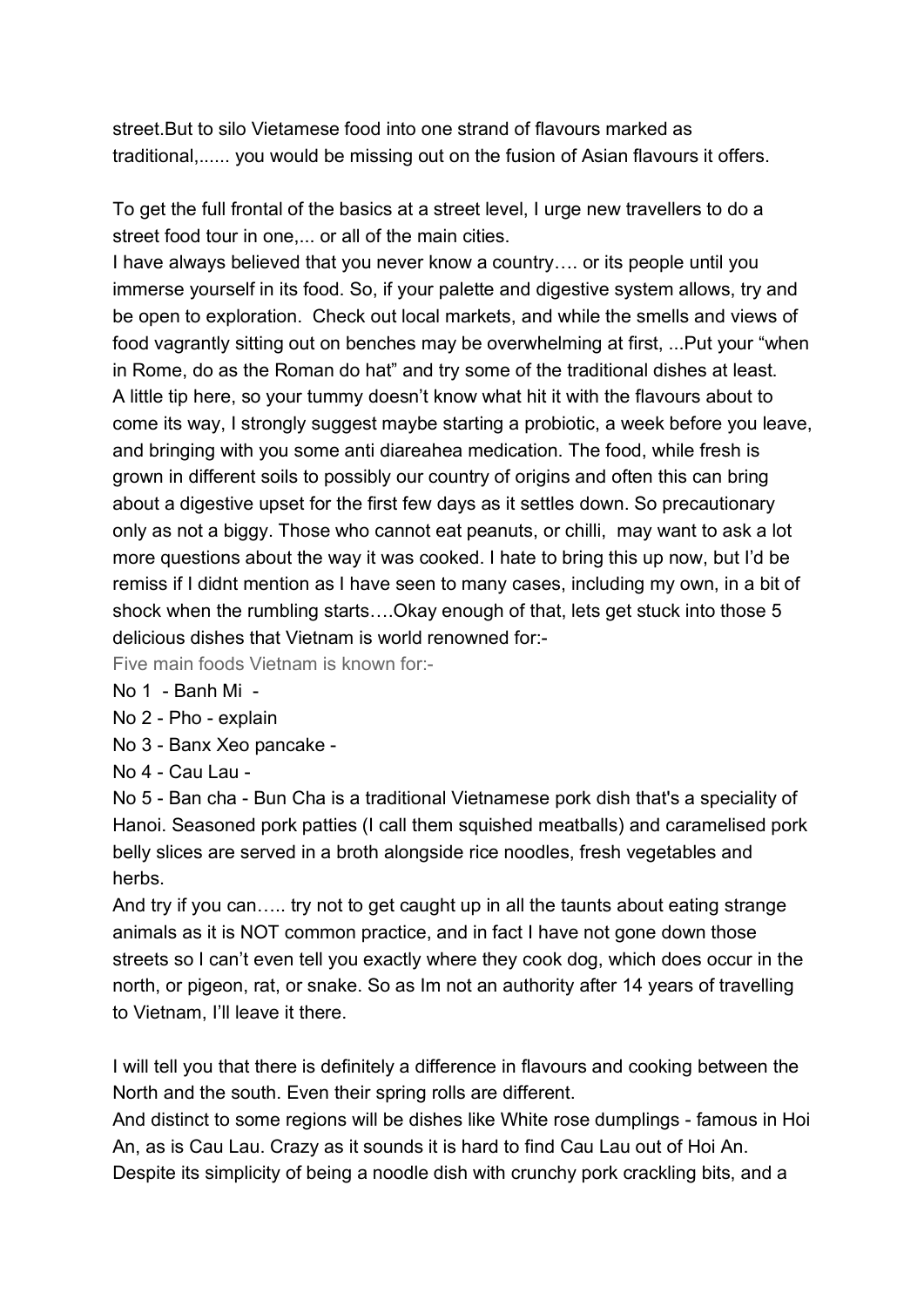broth that is to die for. It's everywhere in Hoi An. But you will search high and dry for it in HCMC.As a rule of thumb, with very blurred lines in the centre, The north tends to be more meaty and the south sweeter and seafood orientated.

A word of warning, if you think your kids are a bit hyper and you don't know why…….Mind the sugar, as you will find they put sugar in almost everything, even fruit juices like Pineapple, watermelon, etc But you can say NO Sugar. Obviously beach locations like Nha TRang, Danang, Hoi An, Halong Bay, and the Mekong Delta are rich in seafood which they regularly sell the days catch to local restaurants who will offer it to customers in buckets that are displayed at the front of their restaurants …...so you can pick what you want to have cooked in whatever way you wish. While it may look cheap and chearful you will usually be surprised at how good it tastes. And you can't beat that freshness. And while you have seen plenty of those Vietnam tourist photos with little red chairs. They are standard seating in very local places.

They are also part of what a "pop up" restaurant is all about. You can be walking along a street in Hoi An, and before you know it, the chairs come out and all of a sudden you will see set them set up…... grilling tasty sticks of pork or skewered prawns and you can just grab one and sit on one of those chairs for less than a couple dollars.

It's the aromas, and relaxed state of being that draws you in. No fuss, no parking to organise, no booking to be made. On the other hand you can walk further down the street and see restaurants side by side touting their daily specials. Like any other country Vietnam has morphed into a multicultural society, and amongst the craziness is some amazing chefs emerging with new restaurants and bringing their culture to the table, in Australian, Japanese, Korean BBQ and Asian Fusion.

I can honestly say, I dont think I have had a bad meal in Vietnam. Sure Ive had those that have not been to my liking, But for the most I am with people that guess me well or I am on a food tour and learning new tastes and dishes. I still do food tours as i love learning more about Vietnam through its food. For #Vegetarians ...you will love it, as #Vietnam has you covered well with their juices and fresh vegetables and noodles.

#Coffee is a culture all of its own. Its an outing. Its not just a drink, its a way to say hello and make a new friend. Along with their teas, you will want to find any excuse to have a coffee or a tea possibly in a old shophouse that has been converted to a Tea House.

A very beautiful ornamental shop house in Hoi An, is also known as the Quiet American as it was featured in the film and the house is still owned by the family. I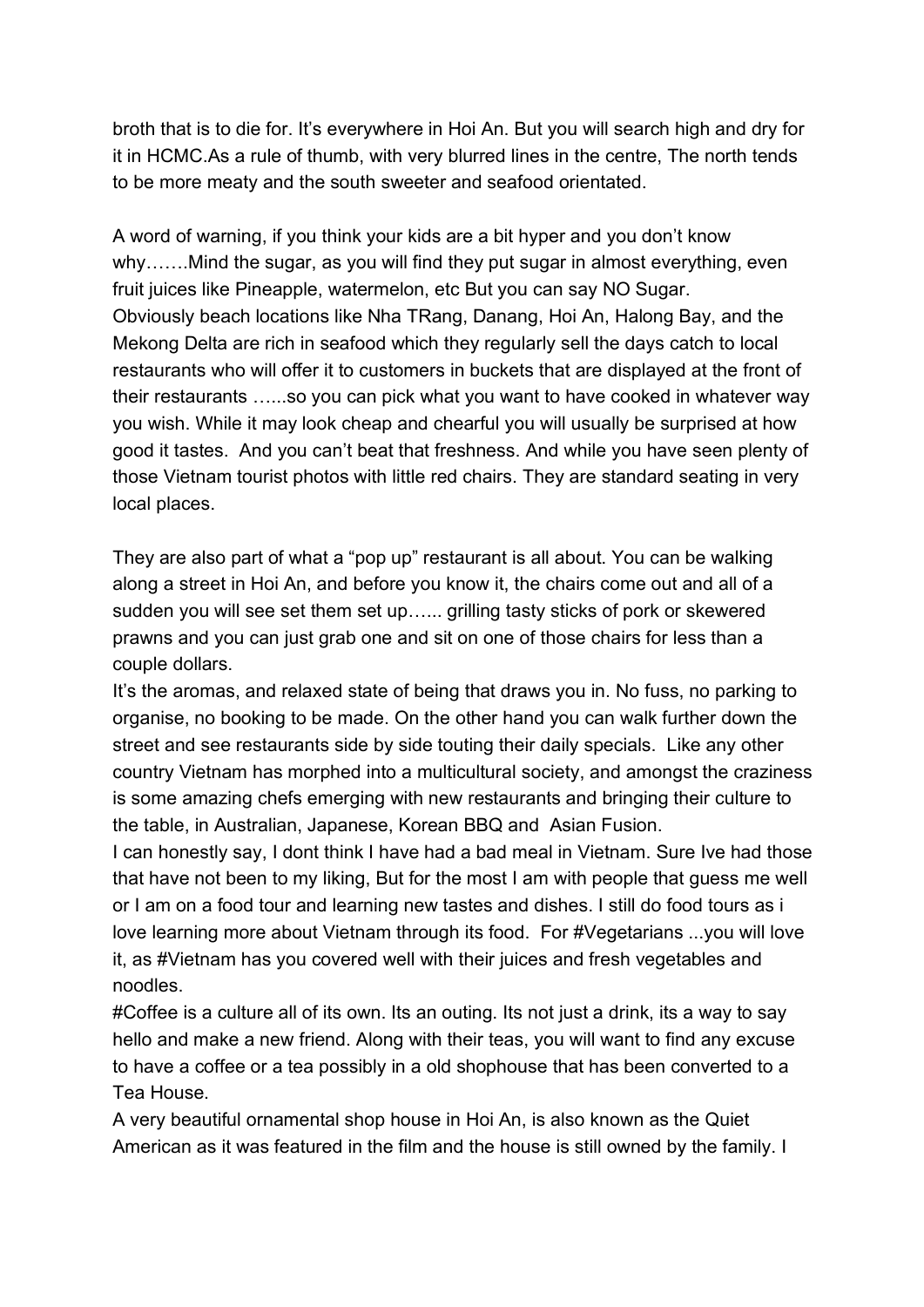got to visit the upstairs bedrooms one time to see old family photos on the walls dating back centuries. Just amazing to see.

Every frequent visitor has their favourites. A place called Cocobana in Hoi An is one of mine for tea. It offers foot baths while you enjoy your cup of something specially grown for them, with lots of herbs and stuff. Your feet and your senses always feel fabulous when you walk out. a great respite from the heat. And so with things like #Eggcoffee, it is not found everywhere. Mostly in the north and central districts.and not one of my fav things, but maybe if it's on the menu you should try.Vietnamese are not well known for drinking alcahol. While people love their beer, they are not traditionally big drinkers. Of course with influence from other cultures that is changing.

The best thing to try in the drinking department is #BaiHoi.

This is A beer they brew mostly in Hanoi, on the day, and you drink it as it comes ( not necessarily cold) until its gone. There is a kind of ceremony thing that goes with it , with cheers and more cheers. The alcohol is said to be less alcohol (40% less) so that you can sit with the locals and drink with them all day. Easily done at around 5,000 - 10,000 Dong a glass. 0.45 cUSD there is actually a corner in the old town called bai Hoi corner, ask any guide they will show you where it is.

By the end of your drinking session, I guarantee you will have made new friends despite the fact you won't understand a word they are saying.

Its all got to go... in the day, and usually is, so make sure you get there early if you happen to stumble on a stall in the Old Quarter. They are easy to spot as the barrell comes out and the plastic glasses are handed out. The party has begun.10am to 10 pm most days.

If I move on now to describe to you something about the people, you will need to be aware I am speaking from my experiences…. and from those shared with me from some of my travellers and the suppliers I deal with.

For a country that has experienced so much hardship I am still amazed at how gracious, kind and generous the Vietnamese are. I work with Vietnamese people and I have travelled with Vietnamese, and for the most part they are kind, caring and always willing to help where they can. They do have a bit of a fascination with us. They would like to understand us, but as we, the collective force of tourists cannot understandably all be clumped together. It makes it difficult. I get the Aussie Aussie c'mon often or Gidday mate… and thats about it! One example...

I have dropped my hotel door key card, in the middle of a market place and had the person who found it chase me to give it to me. Another ….I have been staying in a hotel in Hoi An for a long stay and before I knew it after many conversations was offered a job. I have met a lady who gave a cooking class and has since become one of my best friends who I continue to travel around Vietnam with. Vietnamese are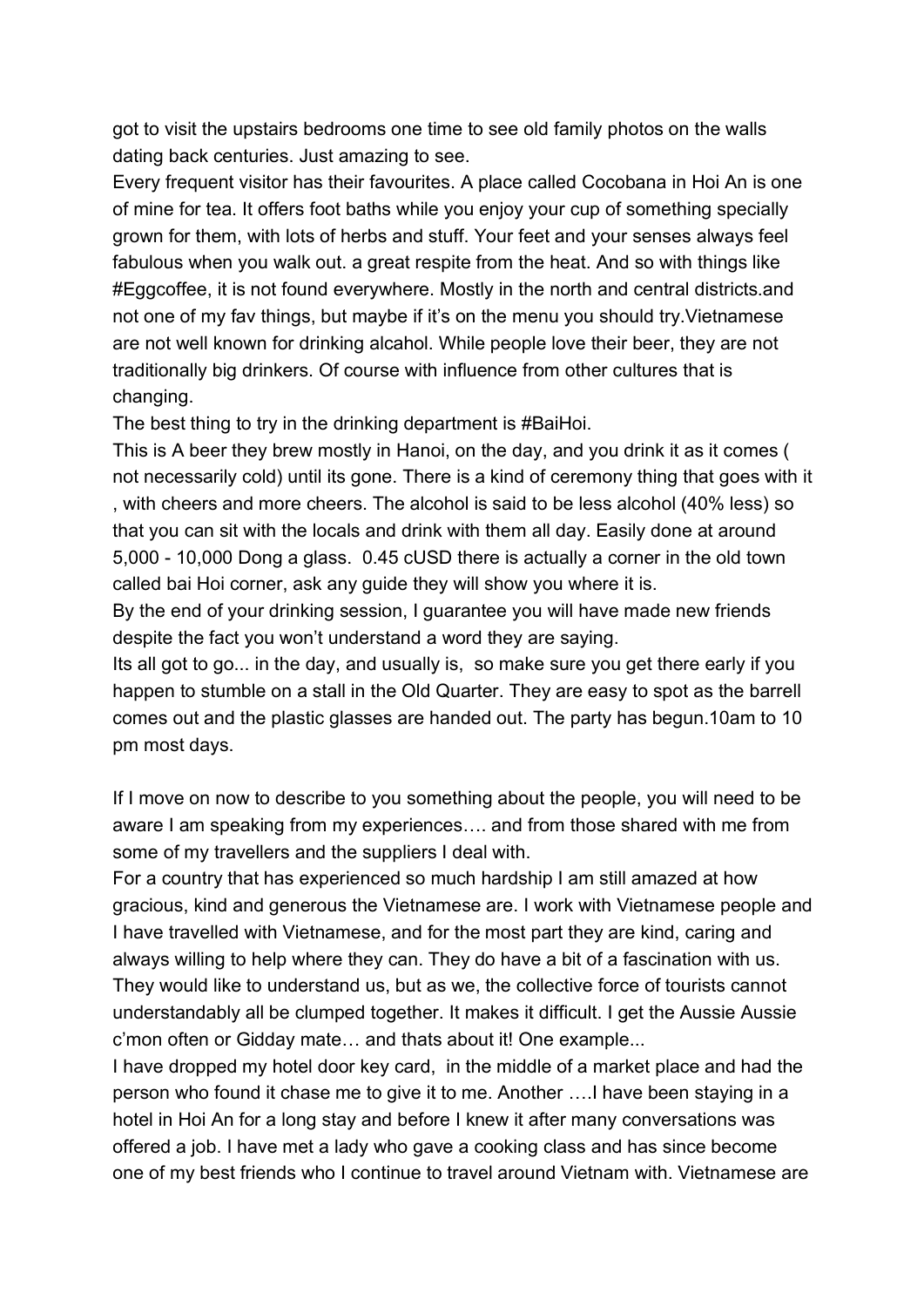open, warm and slightly conservative in my experience. They aren't flashy or whimsical. They mostly follow Buddhist traditions and favour anyone who does also. Family is everything and so is looking after their older generations which is why they may have done so well with Covid as they generally don't tend to house the old in old peoples homes. In fact there are not many of these types of places in Vietnam. Mostly someone will be looking after that older person, be it some…... better than others.

History Vietnam - They are a war ravaged country and there are distinct differences between the north and the south, but for many years the voices of unrest are quietening and as the young replace the old, the dissent is almost gone, as far as how they feel about the Vietnam war, likewise the generation x don't really understand it as they don't get taught too much about their own country's political history... I am not sure if that is a good thing or not. So as a traveller and like in any city, keeping your wits about you for the those criminals you will find anywhere; typically ...that "pick pocketer" lives everywhere unfortunately,...if you stick to common sense rules you should feel very confident travelling solo as I do often…. or if you bring children and the elderly,.... other than dealing with the motorbike traffic in the main cities that will be the biggest things you will need to contend with.

While I am recording this in the middle of the Covid19 pandemic, it will be interesting to see how the country moves forward as there were reported cases in the country areas of locals being aggressive to foreigners, which is what we are called, specially us white ones, if I can say that… there were cases of aggression as they blamed us for bringing the virus to their country. Of course that is only partly true as it did come from other countries but to bundle every foreign traveler as a potential risk, was not warranted. So...I will be keen to see how that relaxes once the pandemic is under control or we have a vaccine. As I was in Vietnam right in the middle of March, I was temperature checked and at all times I felt safe amongst the Vietnamese but I did conform to wearing a mask and social distancing.

As the people differ by regions, so do the experiences you can expect to find. For simplicity I have broken experiences into

4 main categories. I am only only going to dust the surface on experiences as my next series- A TRAVELLERS GUIDE TO EXPEREINCES, will feature first hand accounts with interviews with people who have had their own experiences such as these,.... and many others and they will give you their version. Much more fun, and nothing you will find in a travel book.But as the purpose of this series is to get you set for a trip to Vietnam, the least I can do is get you excited as Vietnam, has so much to offer. So here goes -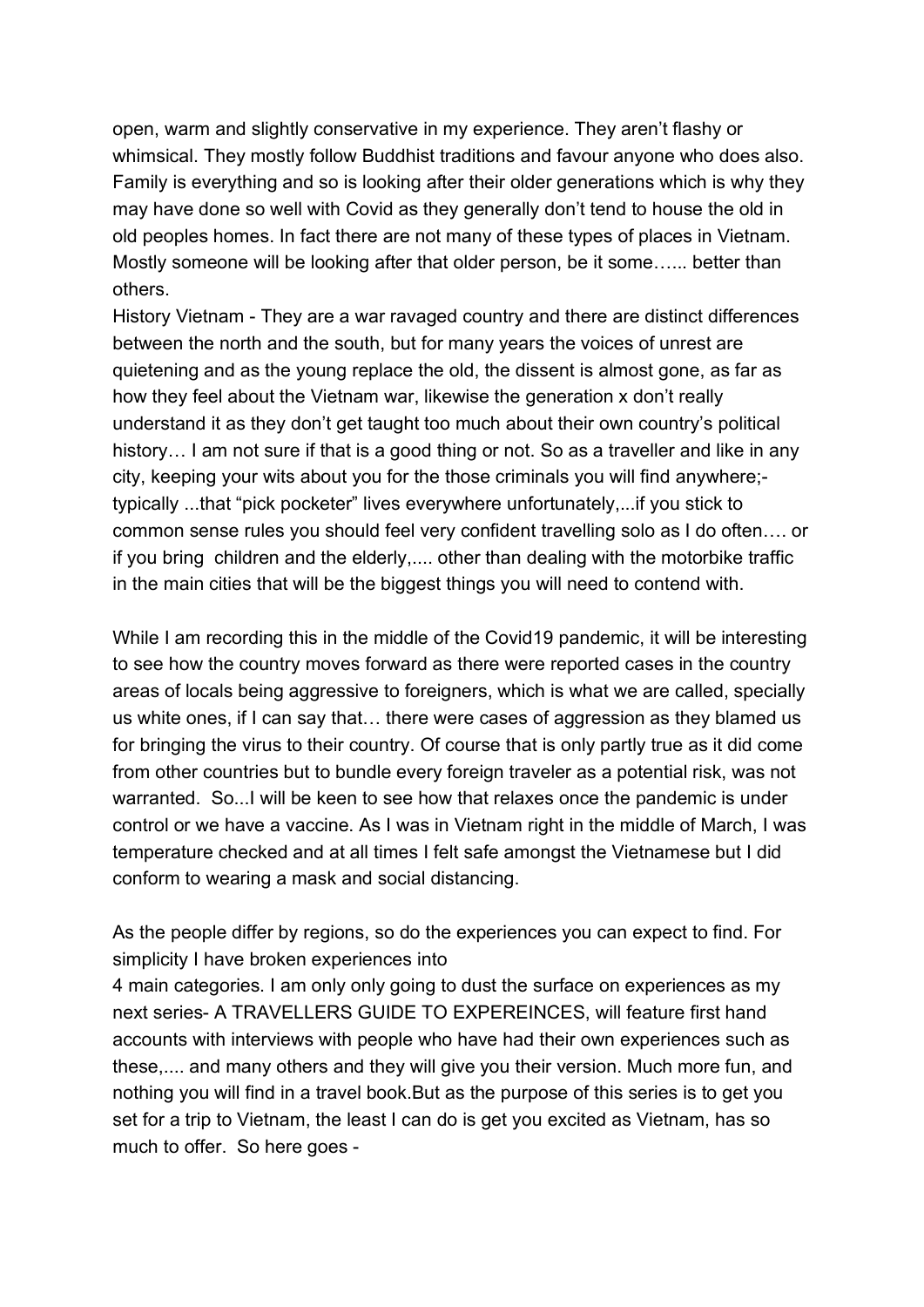Water - Vietnam offers so much to experience in the way of water. Beaches - there is 3200 kms of coastline for starters. Your hot spots being Danang, Hoi An, Nha Trang and if an island is your thing, then Phu Quoc is the go and Visa free. Just transit through HCMC.

The north features some of the most staggering waterfalls near the China border, and lets not forget the beautiful Phung Nha underwater caves, ... which seems to be opening up before our eyes with 12 new caves discovered only last month. My all time favourite for off the beaten track in water, is Be be Lake, so pristine and unspoilt, mix it with the White Thai people and Hmong tribes, you will get a feeling you are lost in time. Visit magical caves by boat and take in a world of stalik mights and staliktights.

And of course you must veer south if you want a taste of the Mighty Mekong: enjoy a trip up through to Phnom Penh or visit its Delta region at Can Tho where you still can see family sellers selling their wares on the waterways. Don't forget to take your mosquito repellant.

Lets get Historical and explore the culture of the country for an expereince. If you are a history or war buff, this country can take you across many countries of domination including Chinese, French, Portugese, Dutch and Japanese. If you start your historical adventure in Hanoi that will kick you off well. Divided into 12 districts, Hanoi can offer you a deep view into history through its museums and places of history, with a Woemns Museum being one of my favouirte due its amazing story telling of how women supported the country with NO glass ceiling it seems. If they could don a uniform and fight …..they have just as many rights as anyone else. And you will see that many women hold roles of importance in the country and in family businesses they tend to be the entrepreneurs.

Still in a culture mindset you can travel to Hue to enjoy a treasure trove of Imperial history. Then on the Hoi An where you can stay in a 16th century old town, visit shop houses and pagodas; see live art perfromances telling you stories of love and loss over the spice trail period of time. A great place to mix up the old and new with fantastic short wave beaches, ideal for families, you can't go past Hoi An as a multi faceted stay as many of my guests in the next series will test. Adventure seekers you need to pick your time of year if you want to avoid disabling heat exhaustion. Head to the north of Vietnam in the months between Feb and May, rug up and you will expereince some amazing vistas either visiting tea plantations, climbing mountains in Sapa, kayaking in Ninh Binh or crawling through caves in Cat be National Park: Exploring the national parks could consume your old stay, while enjoying local homestays, with families taking care of you with home cooked meals. Or maybe you'd like the on road expereince of a bike, then get the right advise from people lile Mark Bowyer at Rusty Compass and others who have made